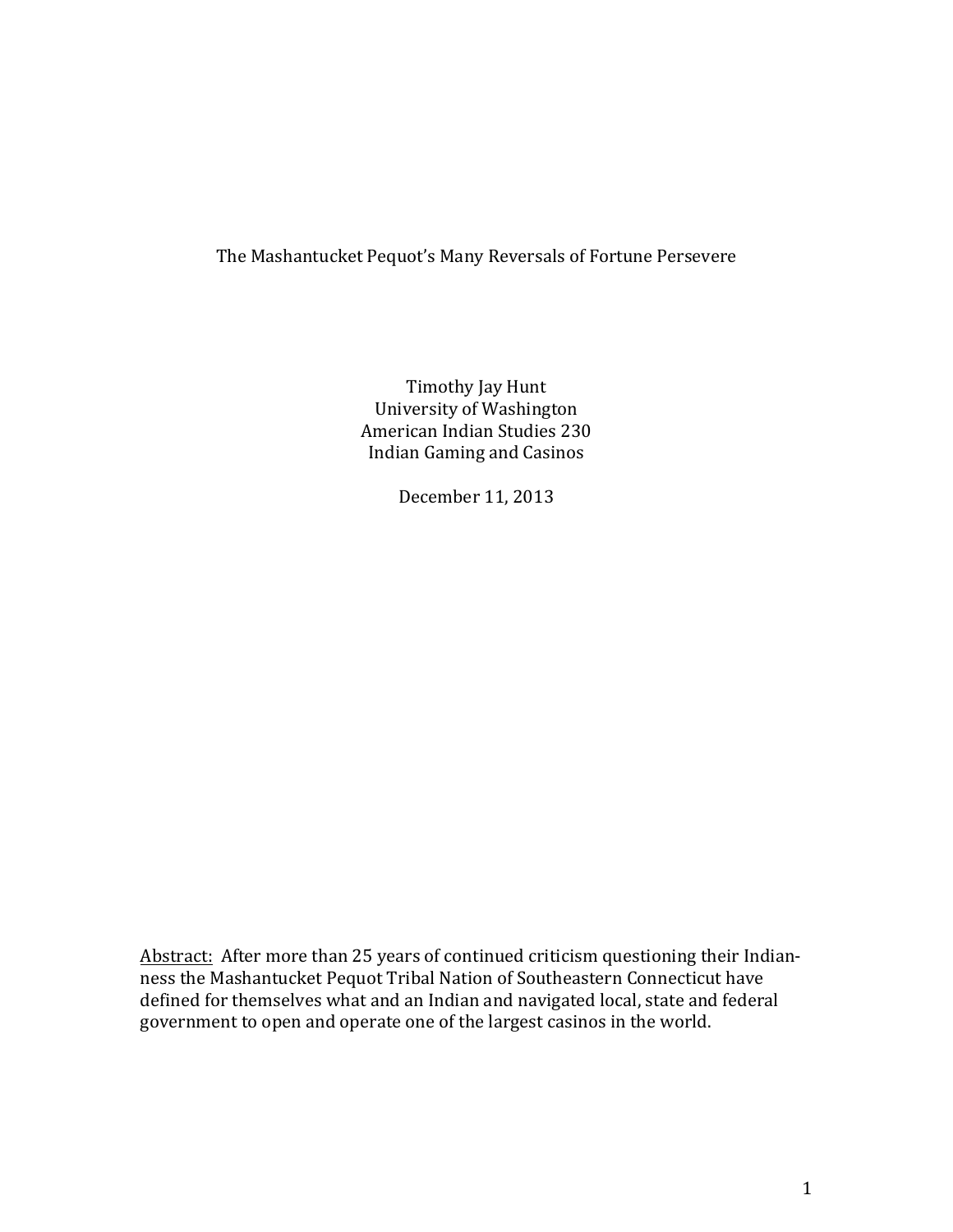### Background -

The Mashantucket Pequot people are an American Indian historically tied to the coastal regions that are located in Southeastern Connecticut. The Pequot people stake a 10,000-year-old claim to Southeastern Connecticut (Mashantucket Pequot Tribe, 2013) but the documented written history starts in the 1600's with colonial contact. Very soon after contact the tribe and the colonists were in full battle in what was later known as the Pequot War.

The Pequot history prior to colonial contact reports that the tribe maintained a strong strategic geographic position. The village was placed on the highest hill of the area and was superior insofar as the American colonist needed help to defeat the Pequot Nation in battle. The colonists partnered with pair of historical enemies of the Pequot, the Mohegan and the Narrganset tribes. Following the Pequot's defeat the survivors of the Pequot tribe were split between the two colonial war-partner tribes and the portion of the tribal member that placed under Mohegan rule eventually returned to the area where the reservation now exists near Ledyard, Connecticut. The time between the loss of the war and the modern era for the Pequot is marked by a loss of tribal members to economic and social changes. The tribe census diminished year after year until the 1960's when Elizabeth George and her sister were the sole residents of the Ledyard Reservation. Following the death of her sister Elizabeth George remained the only person the reservation until her death in 1973. Changes in the United States policy and governance toward the American Indians on reservations altered direction largely as a response to the racial and class activism including action by American Indian Movement (AIM) and a newly found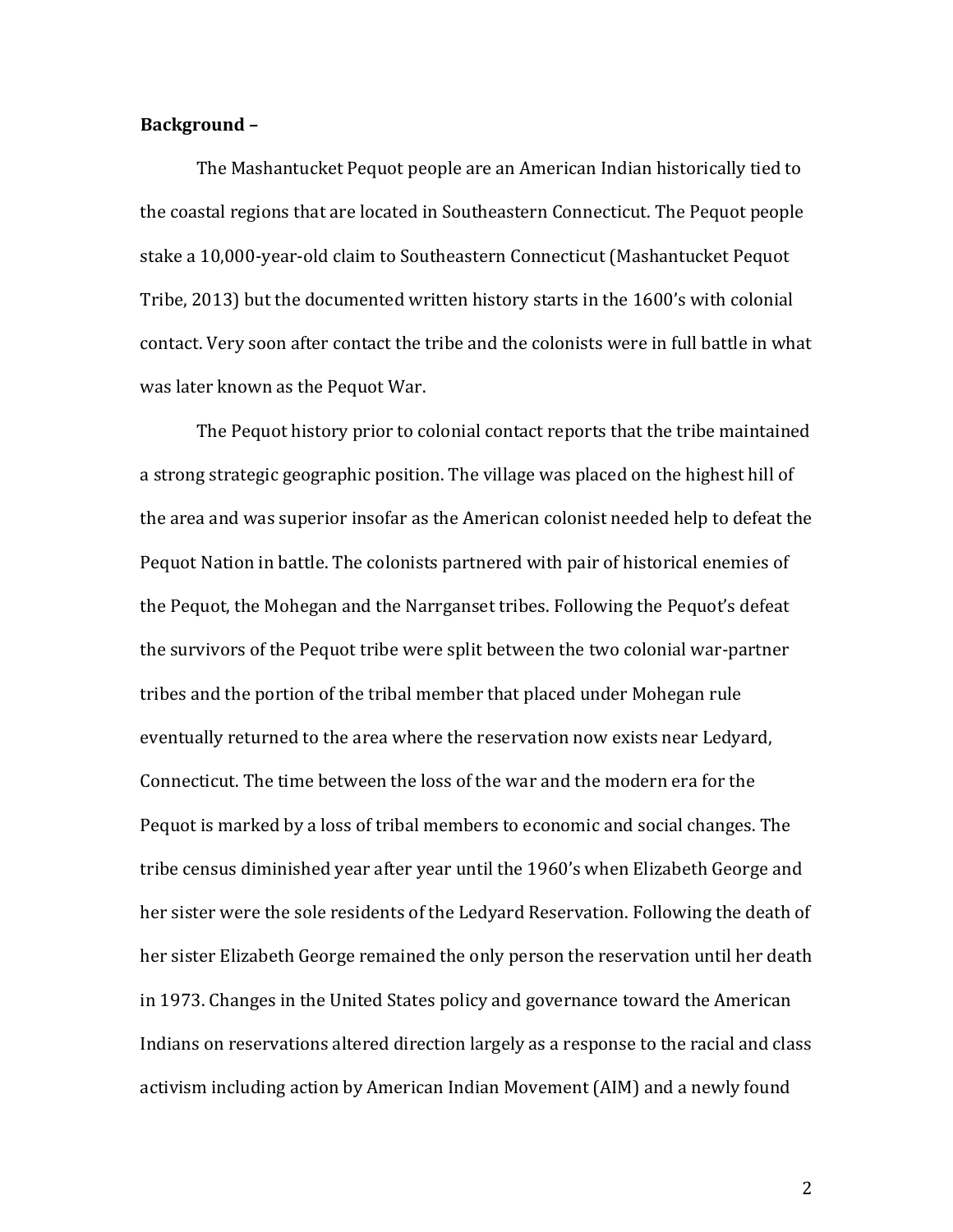American idea of racial justice. The impetus for the re-formation of the tribe by 1975 was largely economic, with the United States Government with more money than tribes and/or tribal projects to fund, the family of Elizabeth George decided to re-organize as a tribe (Fromson B.D., 2004). This decision provided the momentum that allowed for reclamation of land, federal recognition, and ultimately a high stakes bingo parlor later reinforced by Las Vegas style gaming casino and a resort. The tribe ascended from a single person in the early nineteen-seventies to making a billion dollars a year twenty-five years later.

The Mashantucket Pequot Tribe has been treated with suspicion by both other Indian Tribes and by the general American population. Arguments of not being "Indian enough" are still being thrown around like ammunition in the Pequot War and works only to undermine the modern, more self-defined meaning of what being an Indian today actually means.

The federally reserved land now called reservations occupied by the Native American Tribes of this country are often less than prime real estate. The land set apart for the Native American tribes to use is quite simply the land that settlers did not want. The second rate land often offered little agricultural potential. An overabundance of rocks might create a rocky mess of a terrain, or overly wet creating a marsh, or so dry and sandy that it lacked nutrients for crops. The geographic location of the lands was less than ideal, away from water sources, away from any city or town.

American Indian Tribes tried many varied economic development plans such as timber production, farming, and fishing in the years since moving onto the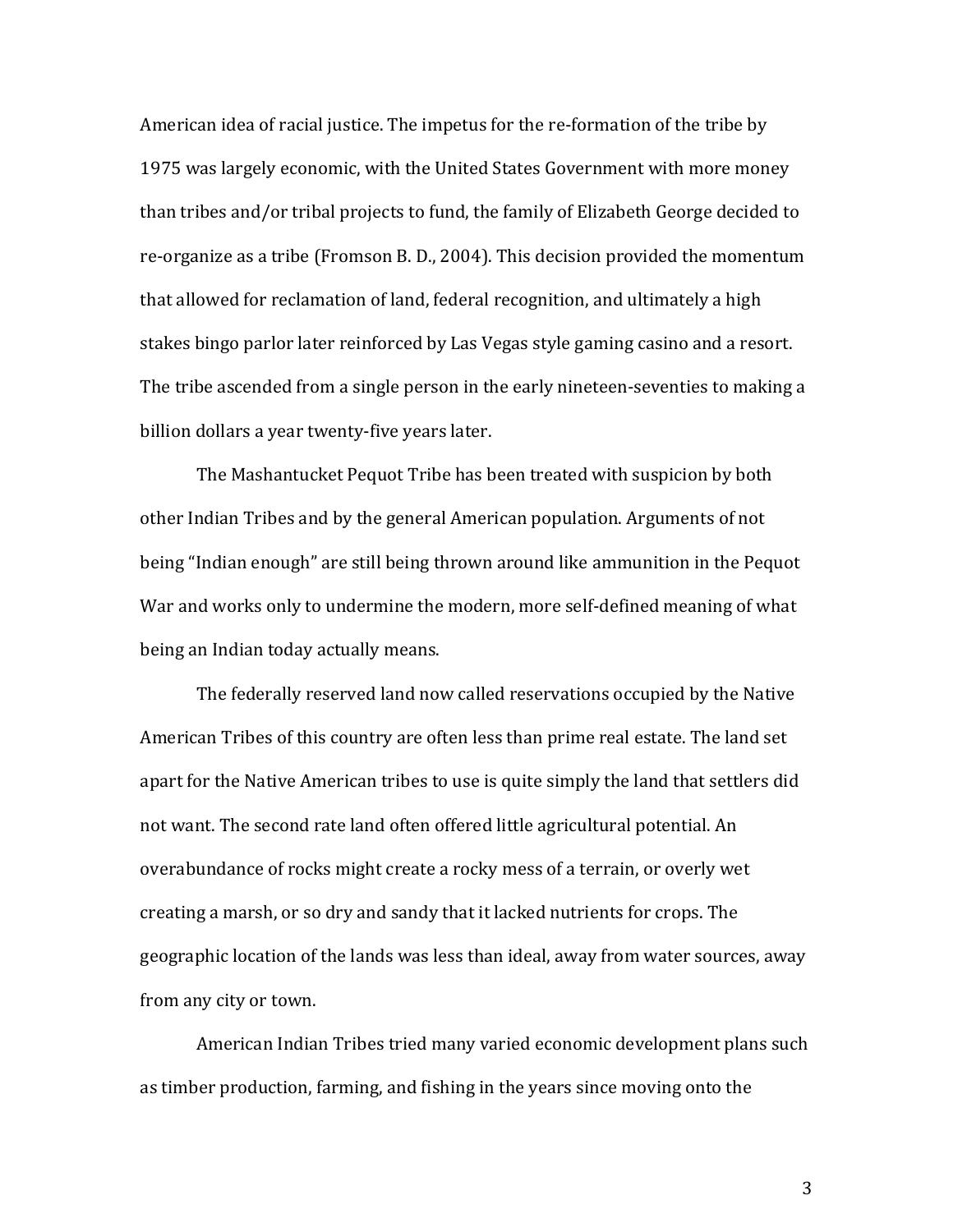reservations, but many of those endeavors never paid out much if any money. An explanation to the inability to make an economic base to properly operate a tribe is li of the questionable location and land quality but also due a legal/political system unfavorable to the American Indian. The most successful tribal economic ventures were nothing close to profitable enough to fund a tribal government.

This inability to maintain enough money to operate a government was seen as a large obstacle that the Tribes could not very easily overcome. The Indian Reorganization Act of 1934 tried to address some aspects of sovereignty and self run tribal governments, but it was not until the introduction of Indian Gaming Regulatory Act (IGRA) when tribes could exercise self-government that approached the United States template.

Economic development is the cornerstone of the IGRA. This *economic shot in the arm* was to benefit the tribe exclusively. All profits from any Indian Gaming under the IGRA are to be used to improve tribal government funding, and allow improvements to services offered to Indian members of the Tribe. The IGRA itemizes the acceptable uses for the money derived from the gaming and three of the five are specific items apply specifically to the Indian Tribe, meaning the money is to be used for the tribe's best interest. Items IV and V leave an interesting door open that benefits local organizations and state/local governments near by the reservation. These acceptable uses are donations to charitable organizations and to help fund "local government" agencies.

Tribes occupy a special legal status in the United States because of the ongoing nature of their relationship to the United States of America. The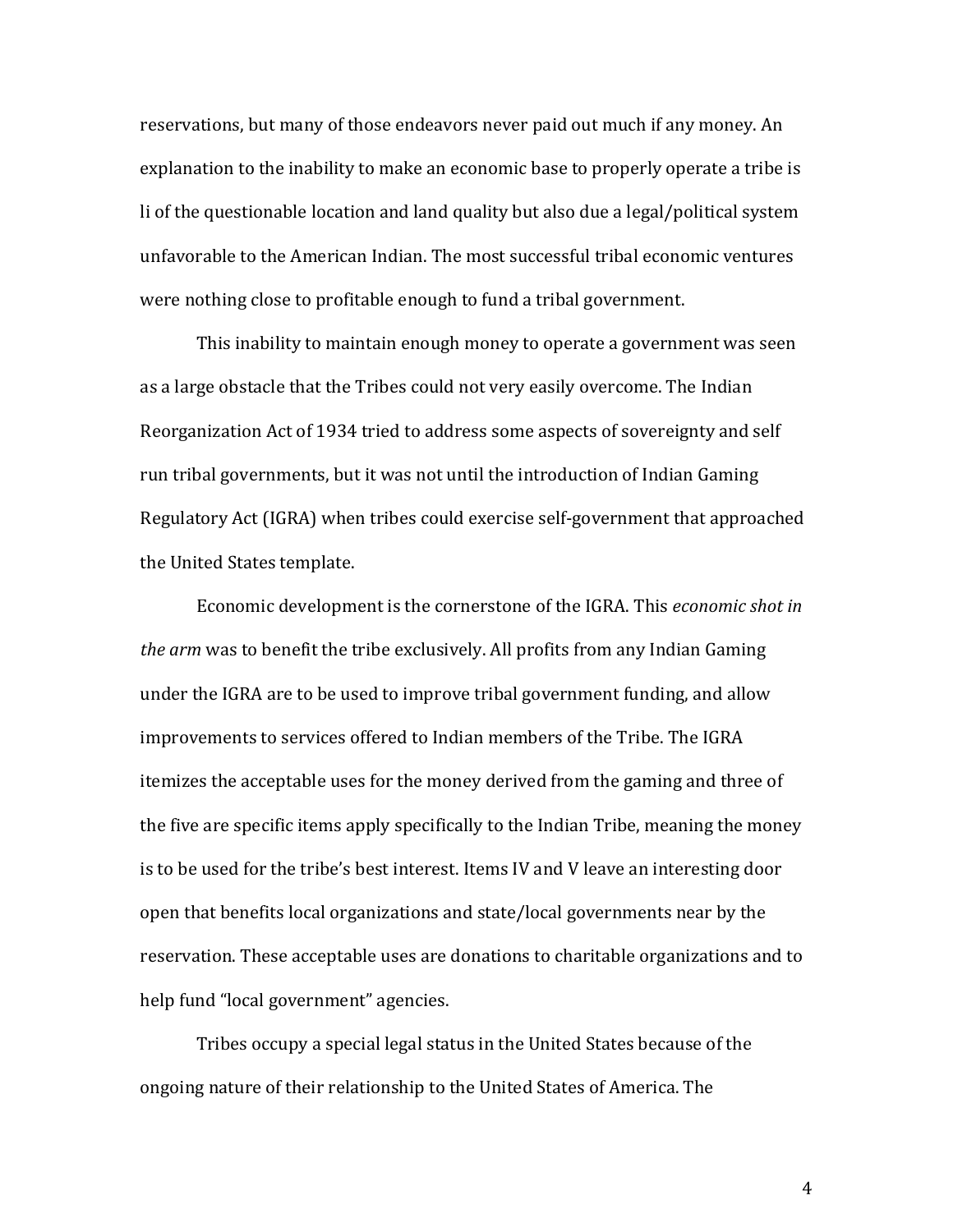relationship with the United States actually predated the genesis of this country. Treaties were signed on a Nation-to-Nation basis by the federal government and that legal association has slowly eroded since the signing.

The IGRA is a law passed by US Congress in 1988 that put forth regulations to carefully structure the creation of gaming on Indian Reservations. The Law was more specifically enacted to put reins on what was seen uncontrolled gambling.

The revenue from Indian gaming cannot be used for any other purpose other than operation and management costs. The management cost is limited to at most forty percent in cases where the management company is required to make extensive capital outlay. The IGRA also requires any tribe interested in Class III gaming to sign a compact with the State that the Tribe resides within.

In this study we attempt to examine the Indian Gaming Regulatory Act in It's application and effects on the Mashantucket Pequot Tribal Nation through a multipronged research techniques, including primary research, a review of available literature and previous research, and a content analysis of the Tribal, Casino websites and associated social media presence analysis of tribal nation/casino relationship. How much does the local community benefit from having Indian Gaming nearby?

### **Findings** –

The primary intent of the IGRA (US Congress, 1988) was to allow Class II, bingo, gaming on tribal reservations, but to preclude Class III, casino style, gaming if the State objected, the secondary intent of the IGRA is to provide a means to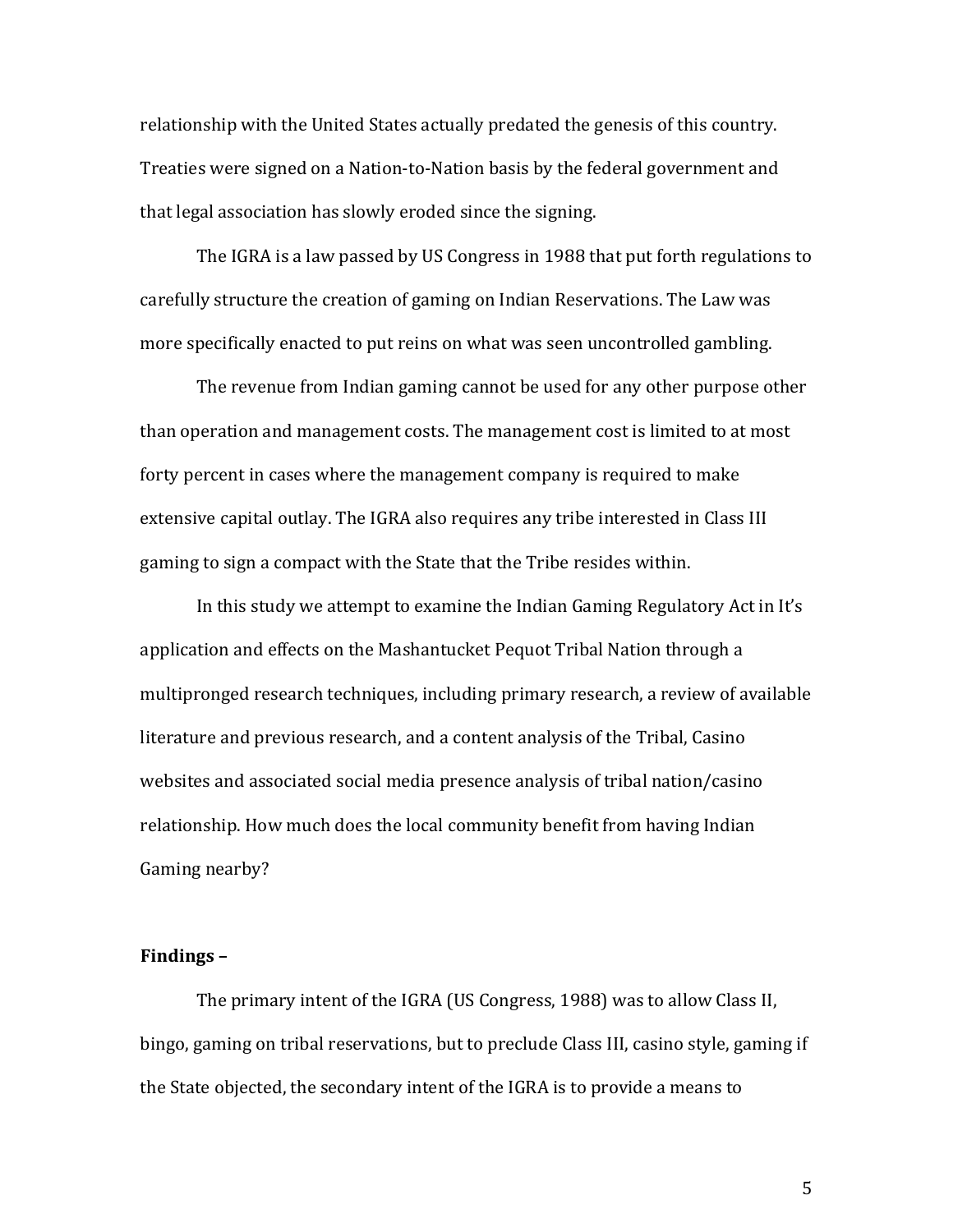generate tribal government revenue, ideally through Class II gaming revenue. In Paragraph 2, Section  $(B)$  the Act outlines acceptable uses for revue that include funding tribal government operation, agencies, programs that promote general tribal welfare, economic development, and charity. The IGRA also puts forth the requirements for a distribution of payments to tribal members for Class II revenues, one would assume that the same regulations apply to Class III revenue disbursements, The requirements to produce a payment to the tribal members that exceeds fifty percent of the gaming revenue is a Revenue Allocation Plan (RAP) submitted and approved by the DOI (US Government, 2011). The RAP must include a percentage breakdown of the net revenue received from the gaming and the tribe must provide a snapshot of the 'health' of the tribe economically including membership numbers, tribally owned business and their revenues, the level of essential government services, and if the level of those services are curtailed because of a lack of money. The Mashantucket Pequot compact was amended in 1992 allowing the tribe to operate slot machines at the Foxwoods Casino and the state to receive twenty-five percent of the slot revenue. (Fromson B. D., 2004).

There were at least two conflicting cases that have appeared in the Federal Appeals Court circuits recently. The first was Rincon vs Schwarzenegger, where the appeals court ruled that the State of California was trying to illegally tax the Rincon by insisting they pay revenue from their desired slot machines to the State General fund, the case was denied by the Supreme Court in 2011 (ICTMN Staff, 2013). The case from this year was regarding the Mashantucket Pequot having slot machines that the neighboring town of Ledyard claims to have taxing authority over the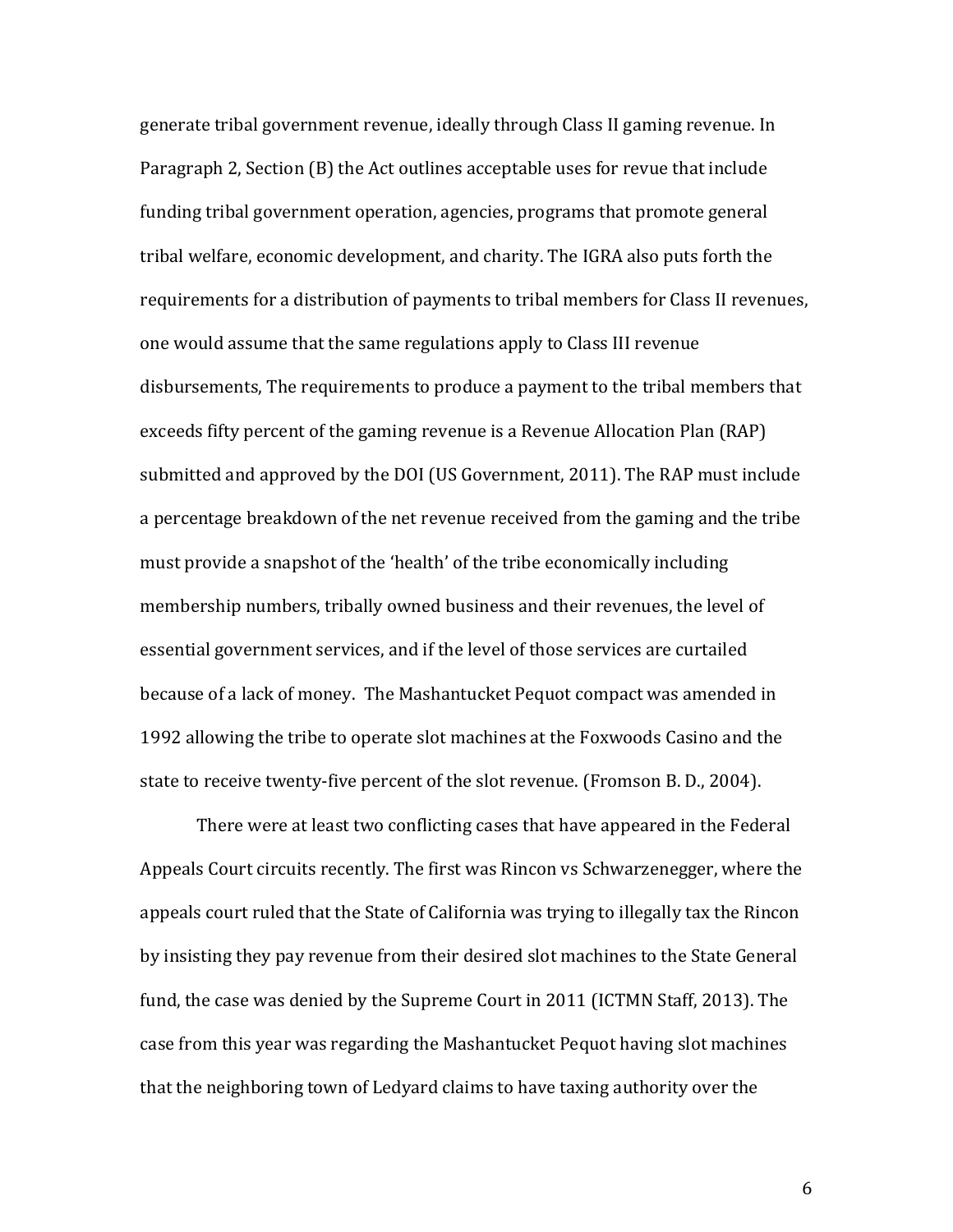machines. The Appeals court found that the Town of Ledyard did have authority to tax the slot machines (Gregg, 2013). The BIA position on revenue sharing is that it is allowable if the state produces a "meaningful concession," Meaning that if the tribe is giving up revenue to the state, the tribe must be receiving something valuable and tangible in return from the state. An exclusivity agreement would be acceptable, but anything not matching the level of a meaningful concession is essentially taxation.

The modern Mashantucket Pequot are in a uniquely American position where they might be the only tribe in the United States that has no traditional culture to speak of, or they might be the only one to fess up to the fact. The Foxwoods Casino opened in 1994 with a Native feel, exposed log pillars and support beams, cocktail waitresses dressed in miniskirts, headbands produced a squaw look. (Eisler, 2002) The very first assault on the Pequot culture occurred following The Pequot War when the Colonists attempted to erase the Pequot Tribe from the political existence of Connecticut in the  $17<sup>th</sup>$  century when during the signing of the Treaty of Hartford in 1638, the treaty explicitly stated that they were no longer to be called Pequots, but the to be called and belong to the tribes that assisted the Colonial forces that defeated them. (Karr, 1998) One account of modern Pequot culture occurred when a Pequot delegation traveled through Hawaii. The visiting tribal members were being honored by Native Hawaiians when invited to sing a Pequot song. This proved to be an something more complicated that expected when the Pequots could only sing "This Little Light of Mine" because it was the only song that all the tribe members present knew (Fromson B. D., 2003). A blog posting at MaterialWorldBlog.com even attributes the Pequot's 200 million dollar museum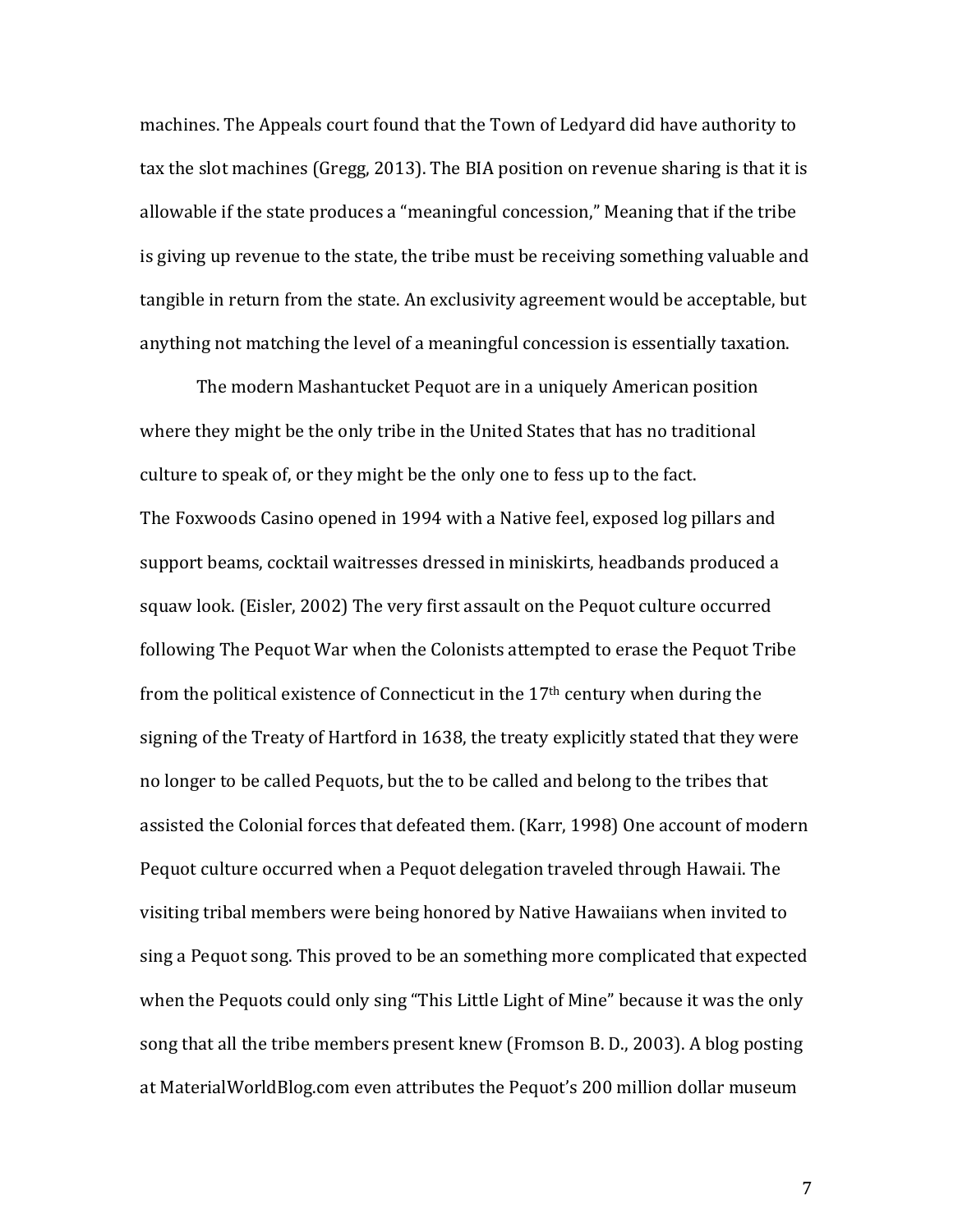as a vehicle of a pathway to legitimization. (Alario, 2009). These continued assaults questioning the Pequot identity, leave the Pequots with their legal accomplishments, economic uber- accomplishments, and Foxwoods casino resort with it's pan-Indian styled interior, and the largest Indian Museum in the Country.

The Mashantucket Pequot Tribe opened Pequot Health Care in 1991 to serve the health needs of the members of the tribe. Pequot Health Care has grown into a business that serves the needs of employees of Foxwoods and has the ability to manage and administer healthcare needs of other self funded Indian health programs with a specialty in the federal regulations that govern Indian Nations and healthcare.

Another diversifying aspect of the tribe included a recent groundbreaking of an Tanger Outlet mall where one of the many Foxwoods parking lots once stood (Kenneth, 2013), this is in addition to the previous foray into retail for the tribe when they opened a gas station, convenience store/Burger King complex in 2012. Sustainability regarding the Mashantucket started when the Mashantucket Museum received an award from Green Rroofs.org under the category of Intensive Institutional in 2006, and more recently opened their own co-generation power plant that provides half the electricity that Foxwoods uses. (Potter, 2010)

The content analysis of the Tribe and Casino website have an component. The Mashantucket have a tribal website that is fairly sparse and offers little more than the an overview of tribal departments, a brief history, council members. The cultural component is handled fairly exclusively by the Pequot Museum arm of the three entities that make up the Mashantucket online presence. The Casino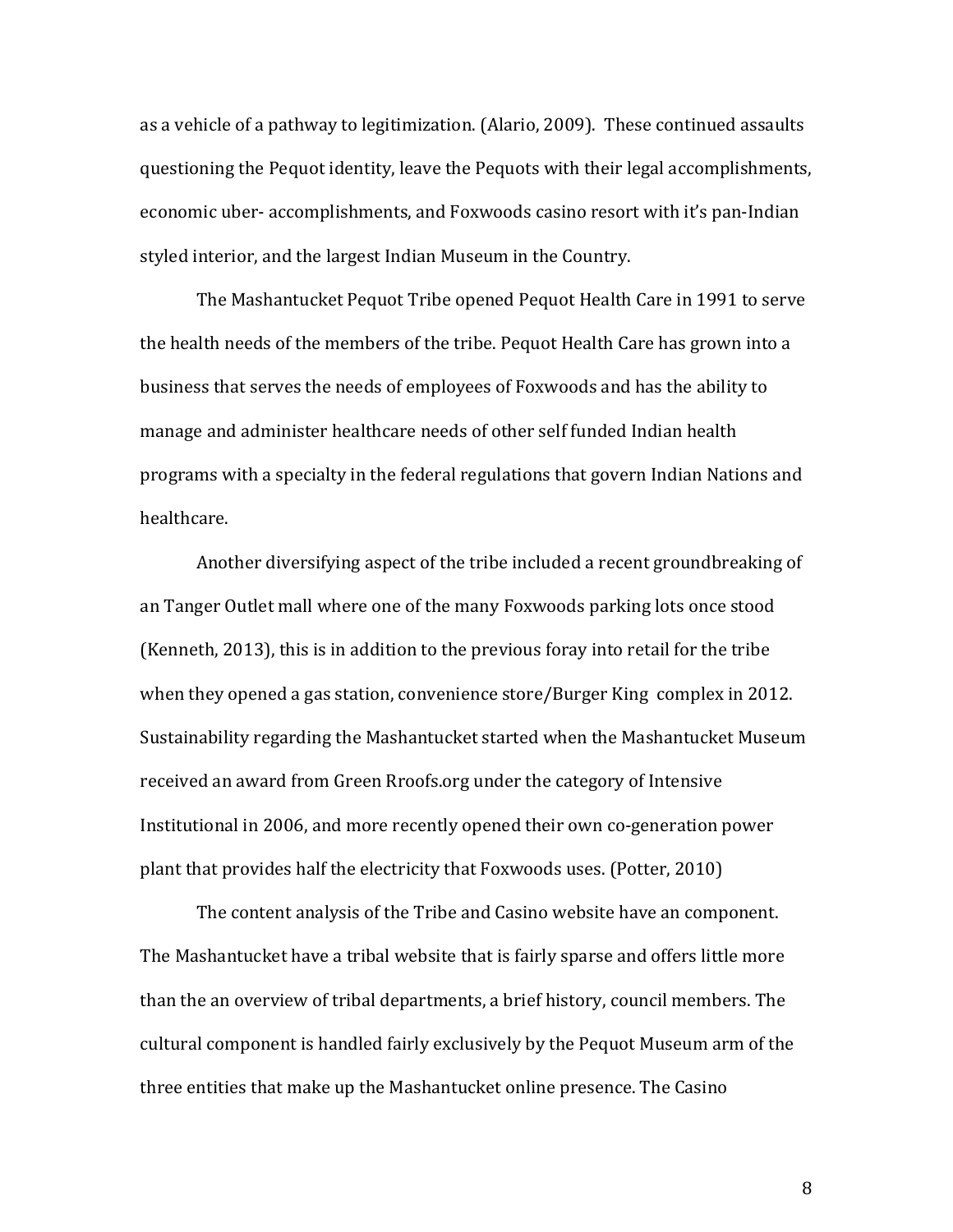demonstrates very little in terms of connection to the tribe. The Social media presence (Facebook and Twitter) are promotional and picture of winners with giant checks. The Museums social media promotes the Mashantucket Pequot museum and research center, sending out events at the museum, and a newsletter that aggregates daily news from the Pequot museum and other news sources. The Tribal arm of the online presence has no social media outlets. Contacting the tribe and casino with questions regarding sustainability diversification of their revenue streams were not answered.

The town of Ledyard has benefited distinctly from the opening of Foxwoods Casino since 1992. The Mashantucket Pequot Tribe has purchased many houses in Ledyard to house tribal members (Fromson B. D., 2004) and pays Ledyard property taxes on those homes outside the reservation. The State receives twenty-five percent of the slot revenue from an agreement reached in 1993 and has received about 3 billion dollars from the Mashantucket Pequot since that signing. The recent court case regarding a slot machine tax on leased machines could also provide an avenue to the local a surrounding community benefit.

A report by the Connecticut Center for Economic Analysis found that the surrounding communities received millions of dollars in property taxes from the tribe, that the housing values in the vicinity were insulated against a housing value decline because of the location of the casino. (Connecticut Center for Economic Analysis, 2000)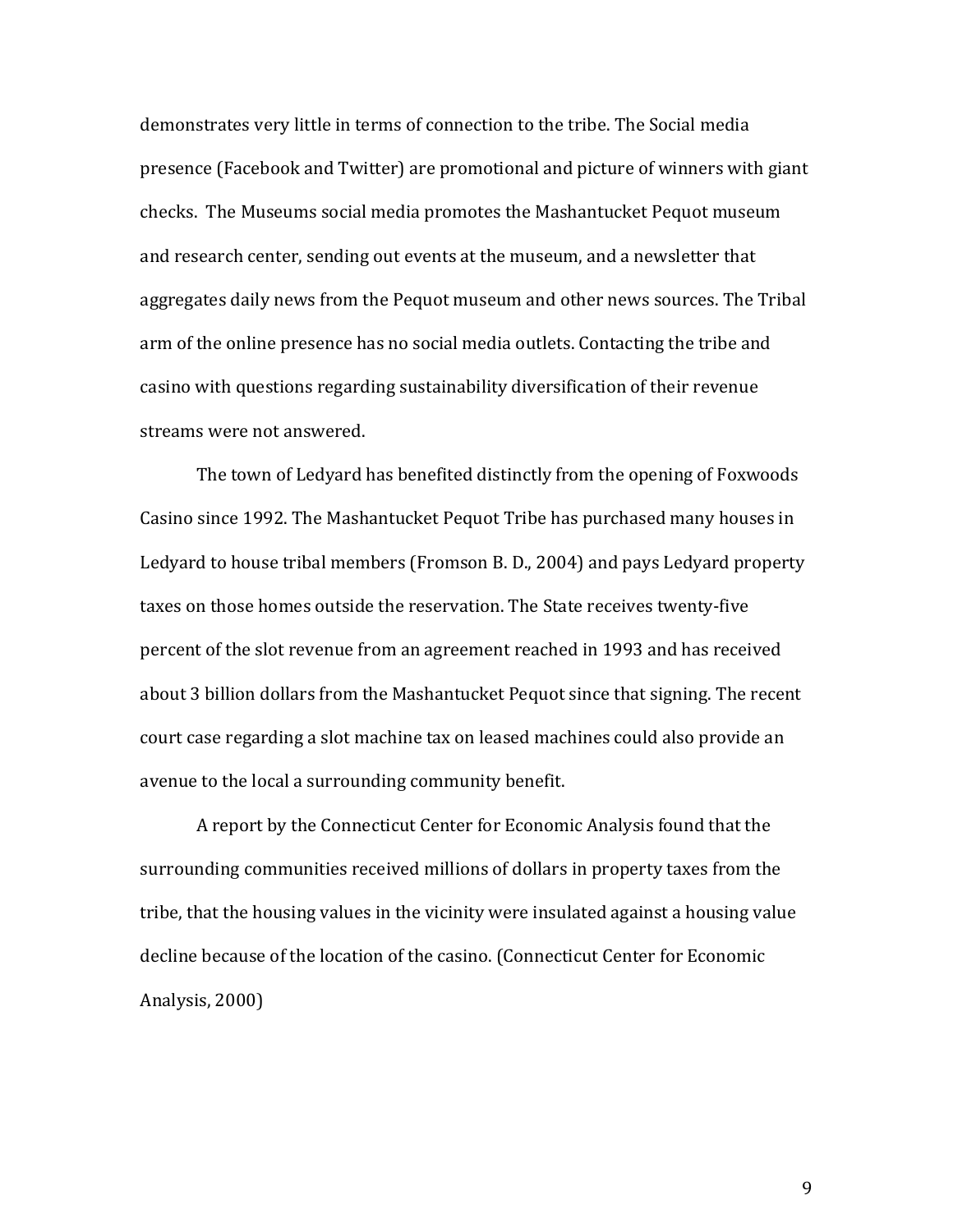#### **Conclusion**

The Mashantucket Pequot Tribal Nation demonstrates how a once powerful tribe can be whittled down to a deserted reservation and subsequently built into the largest casino in the world. Along the way the tribe has made many positive contributions to the general American Indian experience: they illustrate how a tribe can navigate state and federal politics to achieve an end as they did within the framework of Southeastern Connecticut where most people were not aware that reservations existed in Connecticut.

This epitomizes the new ways of resistance author Gerald Vizenor envisioned because the tribe is not subscribing to an outsider definition of an Indian. Even as this criticism comes from the general American population or even other Indian Tribes the Mashantucket Pequot have maintained their own definition of what an Indian is. The Vizenor coined word survivance is nothing if apropos to this particular tribe. Survival and Resistance are without a doubt in their blood, the tribe accomplished both. Going through a bottleneck event, an event that drastically reduces a population to relatively few, the survival of the tribe even when it was down to one or two women is nothing short of amazing. The Mashantucket Pequot Tribe appears to have lost their connection to the past that most all other tribes have in the form of a common history, language and traditional community. Many tribes lack a language, or lack a clearly documentable history, but the fact that all common experiences for a tribal community are removed illustrates that modern definitions cannot so narrowly defined.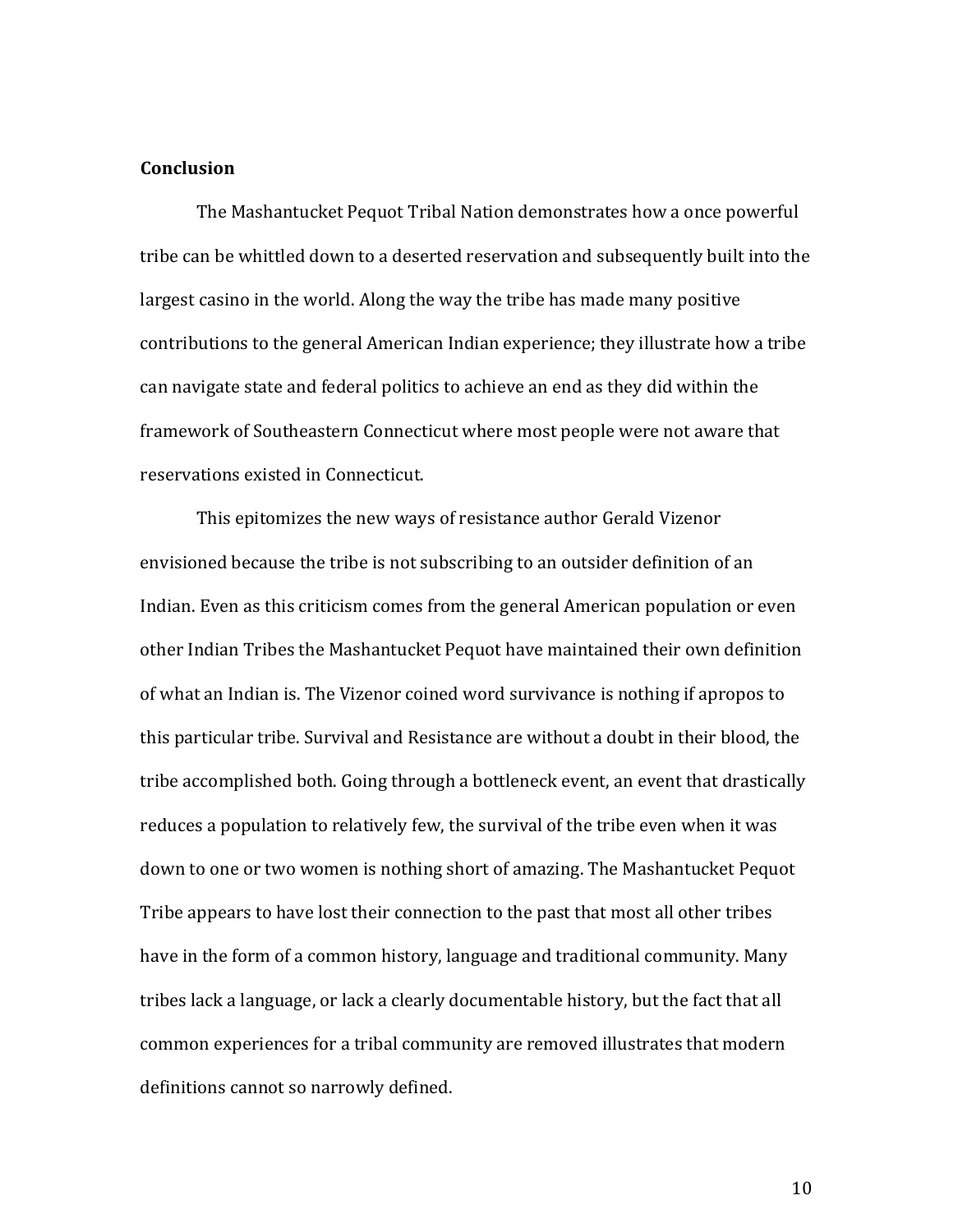f Fighting these early IGRA casino battles in the most densely populated portion of the United States can and does serve as template for when other tribes decide to take their own political, legal, and social obstacles head-on. The Mashantucket Tribal Nation worked with local, state, and the federal government as a friend when needed, worked against each of these entities when the time was right, and pitted them against each other when it suited the needs of the tribe. The Tribal Nation even outsmarted and did legal tail runs. This Friend, Foe, and Outsmarting political technique is a technique that can be used by all tribes in working with local communities, states and the federal government.

Summarizing the Connecticut Center for Economic Analysis report on the tribe and region, the benefits from the Casino outweigh the negative impacts to the adjacent communities and the certainly the tribe. A constant concern for crime has been present with introduction of casinos but little statistical evidence has been presented that convert that concern as a fact. The Mashantucket Pequot have employed many tens of thousands of people, as well as being a huge draw for out of state visitors to southeast Connecticut have effects that are harder to measure than crime statistics and actual taxes paid to a state, these intangible effects to the local economy are often overlooked because of the complexity of calculating their actual 'benefit' to the local community. If the local communities saw the benefit as similar to the benefits of having a major sports team where a philosophy of in *lieu of taxes* predominates perhaps the advantages to having a casino nearby would become apparent. This might turn a traditionally contentious relationship between the community surrounding the reservation when the Indian Tribes decides that Indian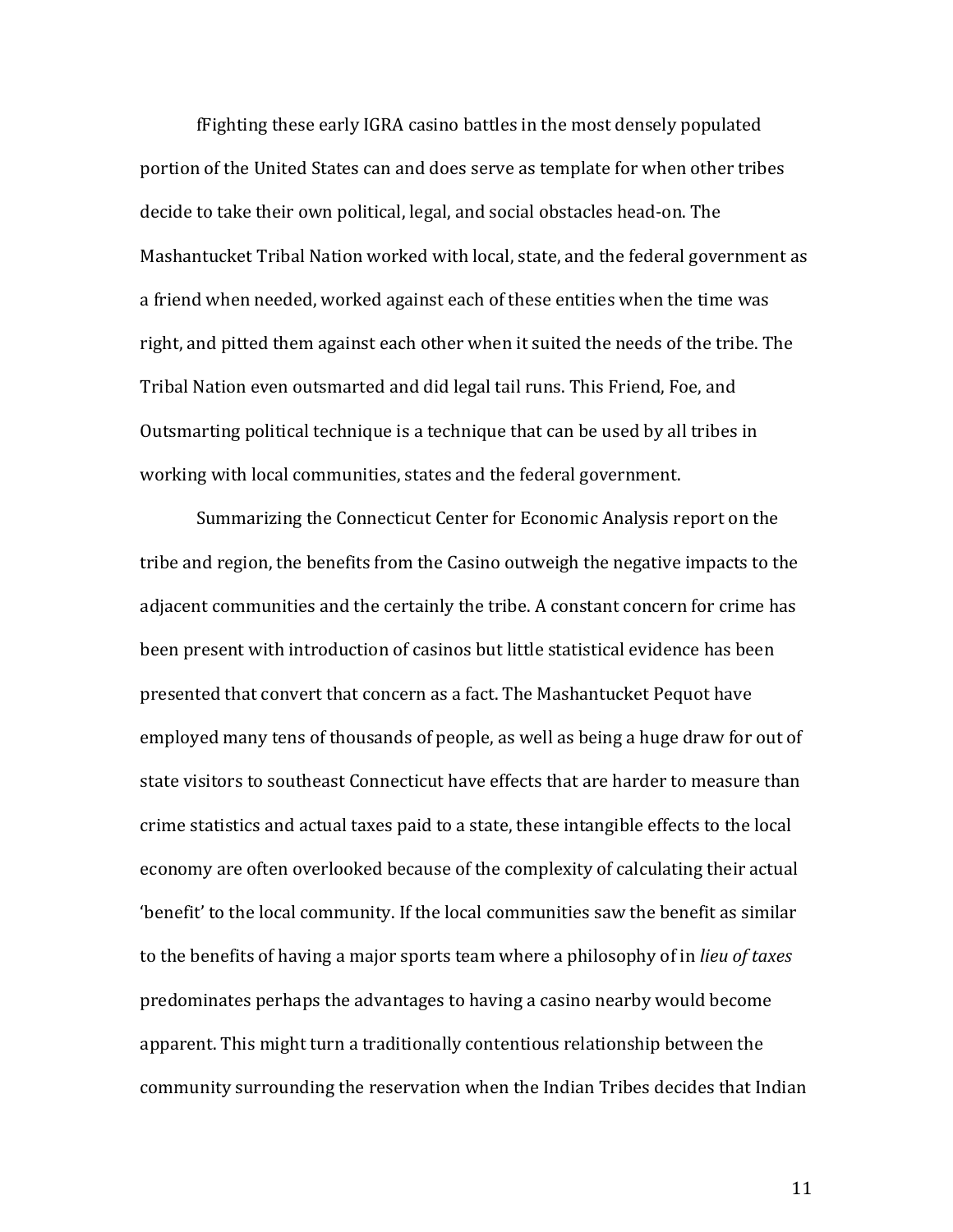gaming should be pursued within it's borders, into a economically advantageous relationship.

The economic impact of Indian gaming to the Mashantucket Pequot directly has been immeasurable, whereas the benefits to the local community have been just as immeasurable, but not immeasurable fantastic, but immeasurably complex. One cannot argue that jobs are very desirable to an area, as are taxes, and the donations to local charities are all positives that add up in favor of the positive benefit of having a world class casino as your neighbor.

The IGRA is very specific in what is an allowable use for the gaming revenue under the current law makes two recent competing cases very interesting. Federal Appeal Circuits on the west and east coast have conflicting rulings on sovereignty of Indian Tribes and the surrounding community. Conflicting Federal Appeals Circuits with competing rulings are a good indication that the Supreme Court might soon visit that legal issue. The Rincon case dealt with the prospect of having additional revenue given to money starved state. The town of Ledyard case, who has been a large beneficiary of the massive growth of Foxwoods Casino for many years, also must have some budget issues, but the case might have been posturing for future attempts at taxation of the Mashantucket Pequots since the town of Ledyard paid about a million dollars in legal fees on taxes that would total \$20,000 dollars a year (Greg, 2013).

This self definition, defiant attitude shown to outsiders of the tribe are very interesting in that most tribes have some effects other than a museum to educate outsiders in their culture and story, but since the Mashantucket Pequot story seems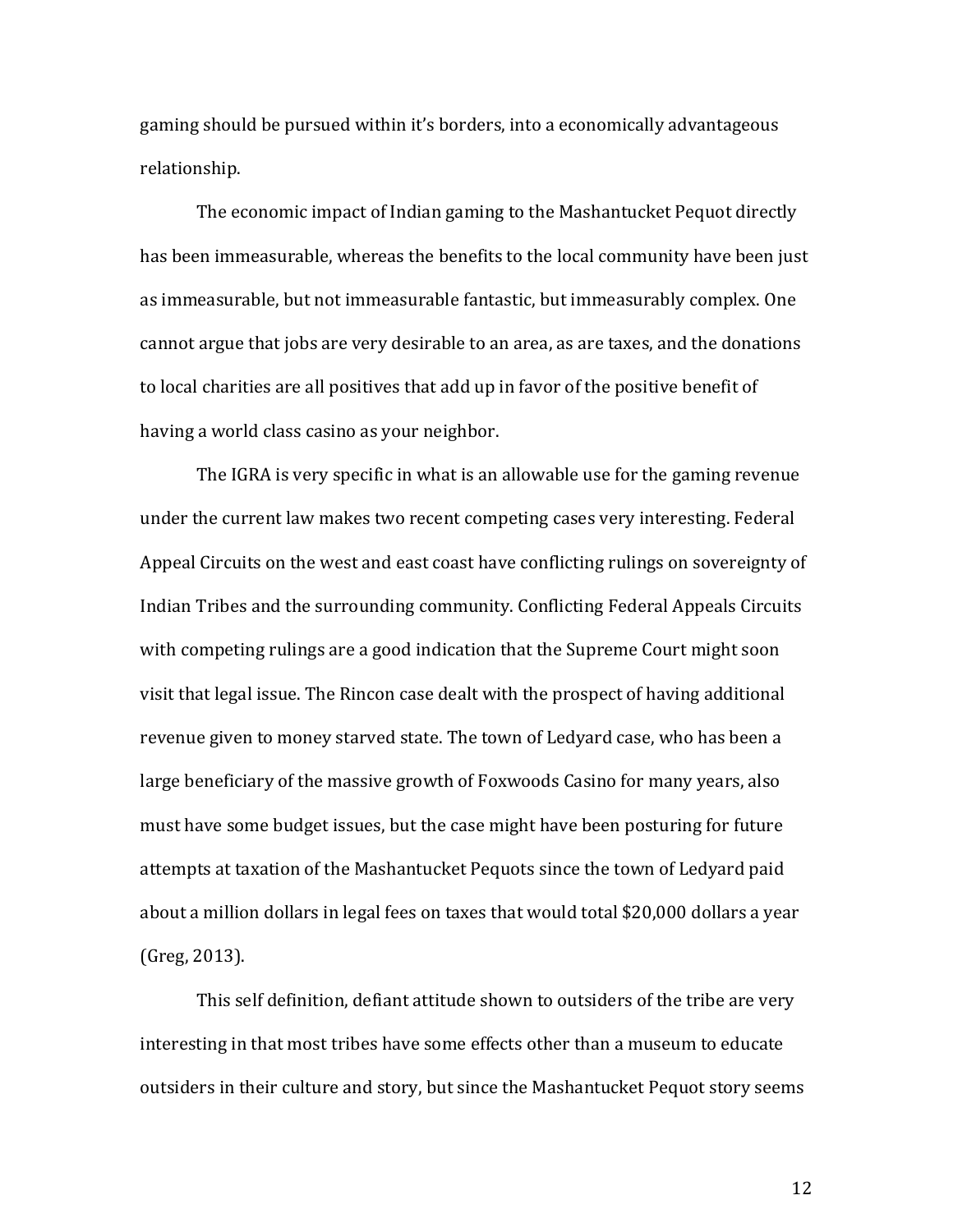to have such a storybook ending, it is probably hard to frame in context of the larger picture of the American Indian Experience. The Pequot ability to garner public support, to win legal cases, and to maneuver the economic/political arenas so deftly suggests a winning strategy that can be helpful to other tribes looking to produce their own economic/political coops. The power the Mashantucket Pequot Tribal Nation continues to wield has been modernized and is economic and political in nature, but the Mashantucket Pequot just as in the 1600's continue to be just as forceful.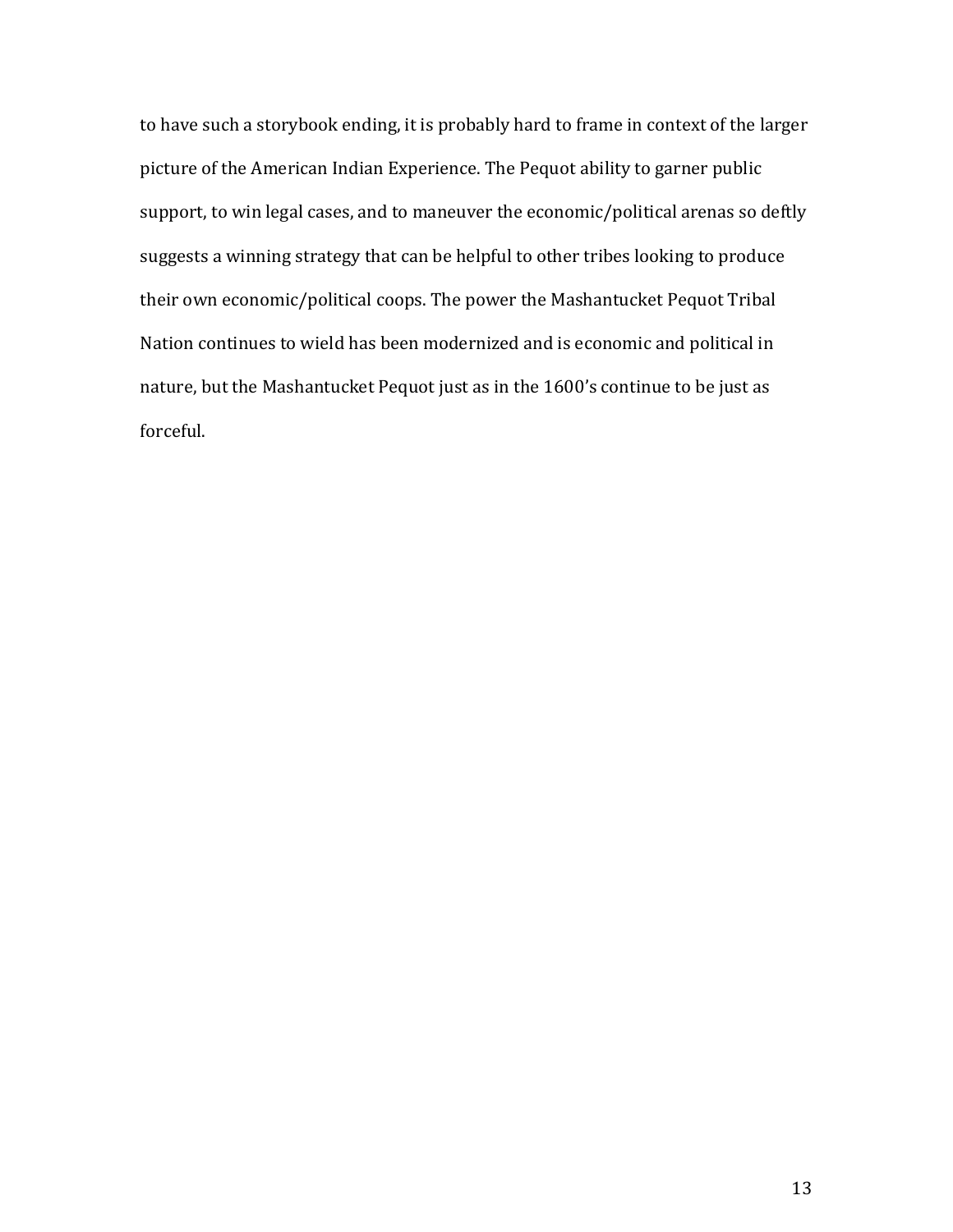## **References**

Alario, J. (2009, June 1). *Legitimizing a People: The Mashantucket Pequot Museum* and Research Center. (H. Geismar, Editor) Retrieved October 13, 2013, from MaterialWorldBlog.com: 

http://www.materialworldblog.com/2009/06/legitimizing-a-people-themashantucket-pequot-museum-and-research-center/

- Connecticut Center for Economic Analysis. (2000, Nov 28). The Economic Impact of *the Mashantucket Pequot Tribal Nation Operations on Connecticut. Retrieved* Nov 01, 2013, from Connecticut Center for Economic Analysis: http://ccea.uconn.edu
- Eisler, K. I. (2002). *Revenge of the Pequots: How a Small Native American Tribe Created the World's Most Profitable Casino.* Lincoln, NB: University of Nebraska Press.

Fromson, B. D. (2003). *Hitting the Jackpot.* New York, NY, USA: Grove Press.

Greg, S. (2013, July 15). *Victory for Ledyard in slot machine tax case*. Retrieved 11 01, 2013, from TheDay.com:

http://www.theday.com/article/20130715/NWS01/130719792/1070/ent16

- ICTMN Staff. (2013, Feb 2013). Rincon Band Becomes First California Tribe To Renegotiate Tribal-State Gaming Compact With Federal Courts. *Indian Country* Today Media Network . New York, NY: ICTMN.
- Karr, R. D. (1998). Why Should You Be So Furious?": The Violence of the Pequot War. *Jounal of American Histroy*, 5(3), 907.